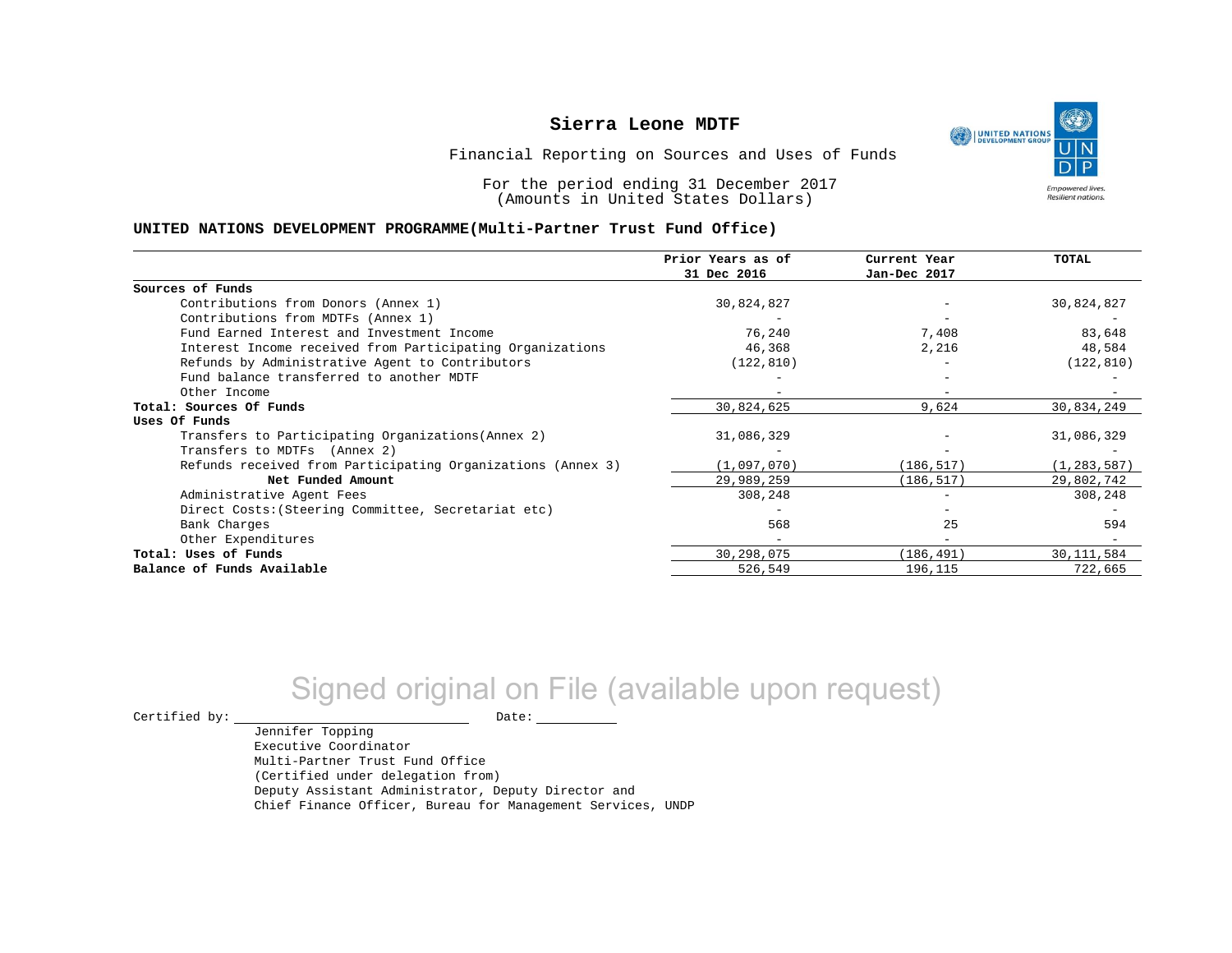

Financial Reporting on Sources and Uses of Funds

For the period ending 31 December 2017 (Amounts in United States Dollars)

### **UNITED NATIONS DEVELOPMENT PROGRAMME(Multi-Partner Trust Fund Office)**

#### **Annex - 1: Contributions**

|                                | Prior Years as of | Current Year                 | TOTAL      |
|--------------------------------|-------------------|------------------------------|------------|
|                                | 31 Dec 2016       | Jan-Dec 2017                 |            |
| From Contributors              |                   |                              |            |
| Australian Agency for Int'l De | 1,518,900         | $\qquad \qquad -$            | 1,518,900  |
| DEPARTMENT FOR INT'L DEVELOPME | 1,701,097         | $\qquad \qquad \blacksquare$ | 1,701,097  |
| DEPT OF FOR AFF & INTL TRADE G | 901,080           | $\qquad \qquad -$            | 901,080    |
| Expanded DaO Funding Window    | 26,020,000        | $\overline{\phantom{0}}$     | 26,020,000 |
| GOVERNMENT OF ITALY            | 683,750           | $\overline{\phantom{0}}$     | 683,750    |
| Total: Contributions           | 30,824,827        | $-$                          | 30,824,827 |

## Signed original on File (available upon request)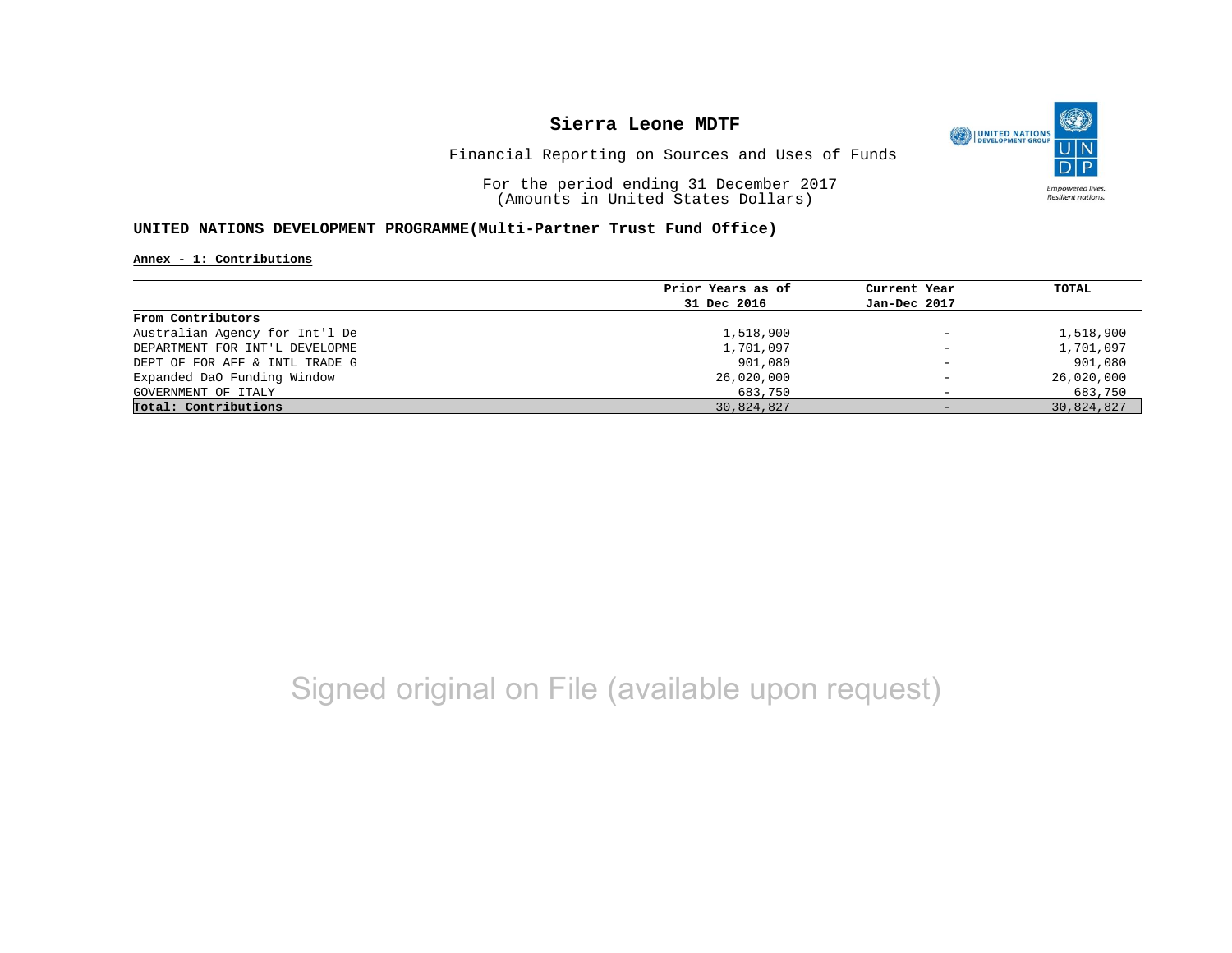

Financial Reporting on Sources and Uses of Funds

For the period ending 31 December 2017 (Amounts in United States Dollars)

### **UNITED NATIONS DEVELOPMENT PROGRAMME(Multi-Partner Trust Fund Office)**

**Annex - 2: Transfers**

|                                | Prior Years as of | Current Year                 | TOTAL      |
|--------------------------------|-------------------|------------------------------|------------|
|                                | 31 Dec 2016       | Jan-Dec 2017                 |            |
| To Participating Organizations |                   |                              |            |
| FAO                            | 3,249,464         | $\qquad \qquad -$            | 3,249,464  |
| ILO                            | 3,357,013         | $\qquad \qquad \blacksquare$ | 3,357,013  |
| IOM                            | 2,689,185         | $\overline{\phantom{m}}$     | 2,689,185  |
| UNAIDS                         | 1,034,903         | $\overline{\phantom{m}}$     | 1,034,903  |
| UNCDF                          | 1,055,340         | $\overline{\phantom{m}}$     | 1,055,340  |
| UNDP                           | 6,558,648         | $\overline{\phantom{m}}$     | 6,558,648  |
| UNEP                           | 495,000           | $\qquad \qquad -$            | 495,000    |
| UNFPA                          | 2,142,489         | $\overline{\phantom{m}}$     | 2,142,489  |
| UNICEF                         | 3,496,629         | $\qquad \qquad -$            | 3,496,629  |
| UNIDO                          | 2,036,163         | $\qquad \qquad -$            | 2,036,163  |
| UNOPS                          | 238,456           | $\qquad \qquad -$            | 238,456    |
| <b>UNWOMEN</b>                 | 518,829           | $\overline{\phantom{m}}$     | 518,829    |
| WFP                            | 1,456,546         | $\overline{\phantom{m}}$     | 1,456,546  |
| <b>WHO</b>                     | 2,757,664         | $\qquad \qquad -$            | 2,757,664  |
| Total Transfers                | 31,086,329        | $\qquad \qquad$              | 31,086,329 |

# Signed original on File (available upon request)